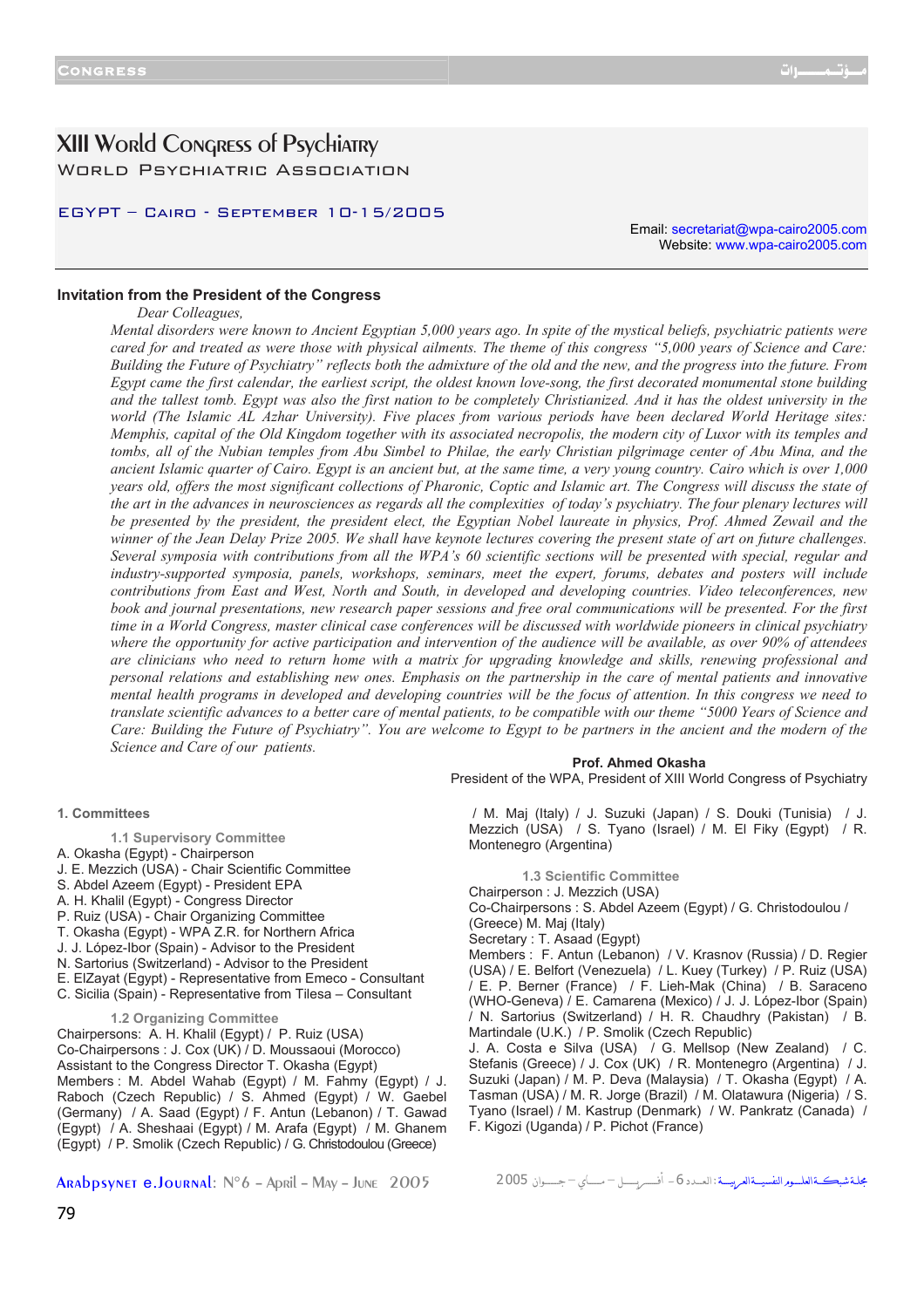**1.4 Local Organizing & Advisory Committee** Chairpersons : M.S. Abdel Gawad (Egypt) / A. Ashour (Egypt) Co-Chairpersons : F. Aboul Magd (Egypt) / F. Loza (Egypt) Members : F. Abdel Aziz (Egypt) / H. El Halawany (Egypt) / A. Kamal (Egypt) / S. Abdel Rahman (Egypt) / M. El Maghraby (Egypt) / A. Khashaba (Egypt) / ,M. Abou Zied (Egypt) / N. El Maghraby (Egypt) / A. Khater (Egypt) / R. Abdel Hakeem (Egypt) / N. El Mahallawy (Egypt) / A. Mansour (Egypt) / W. Abdel Nasser (Egypt) / H. El Okby (Egypt) / R. Mahfouz (Egypt) / M. Askar (Egypt) / M. Elwan (Egypt) / M. Rafaat (Egypt) / S. Effat (Egypt) / M. Eweda (Egypt) / S. Rashed (Egypt) / A. El Bakry (Egypt) / M. Fahmi (Egypt) / M. Shalaan (Egypt) / M. El Batrawy (Egypt) / M. Fawzy (Egypt) / H. Soliman (Egypt) / A. El Dodd (Egypt) / I. Fikry (Egypt) / M. Wasfy (Egypt) / F. El Islam (Egypt) / M.E. Hadhood (Egypt) / A. Youssef (Egypt) / K. El Fawal (Egypt) / A. Heshmat (Egypt)

**2. Preliminary Scientific Program (**These contents are provisional and may be modified)

**2.1 Plenary Lectures** 

President: **Ahmed Okasha** / Mental Disorders and Care in Egyptian History: From Pharaonic to Coptic to Islamic Eras

President-Elect: **Juan E. Mezzich /** Science and Humanism: Double Helix for the Future of Psychiatry

Egyptian Nobel Laureate: **Ahmed Zewail** / Medicine in a New Age

Jean Delay Prize Winner: **Otto Steenfeldt-Foss** / The Patient and Human Rights and Biopsychosocial Development in **Psychiatry** 

# **2.2 Key Lectures**

**Hagop Akiskal** (USA) / The Origins of Depression: Genes, Stress, Temperament and Gender

**Nancy Andreasen** (USA) / What is Psychiatry?

**Robert Cloninger** (USA) / The Science of Well-Being: An Integrated Approach to Mental Health and its Disorders

**Heinz Häfner** (Germany) / New Perspectives in Psychiatric Epidemiology

**Heinz Katschnig** (Austria) / Quality of Life in Mental Disorders: Concepts, Conundrums and Controversies

**Brian Leonard** (UK) / Stress, Depression and Neurodegeneration

**Fernando Lolas** (Chile) / The Dialogical Foundation of Ethics in **Psychiatry** 

**Juan J. López-Ibor** (Spain) / Disentangling Obsessive-Compulsive Disorder

**Frank Njenga** (Kenya) / The African Psychiatrist is One in a Million

**Benedetto Saraceno** (WHO) / Psychiatry Between Broad Holistic Thinking and Narrow Bio-Medical Practice

**Norman Sartorius** (Switzerland) / Breaking the Chains of **Stigma** 

**Donna Stewart** (Canada) / The International Consensus Statement on Women's Mental Health

Peter Tyrer (UK) / Dealing with Personality Disorders and **Conditions** 

# **2.3 Special Lectures**

**Michaela Amering** (Austria) / New Challenges in Clinician-Patient Cooperation: Empowerment and Recovery

**Carlos Berganza** (Guatemala) / Comprehensive Diagnostic Formulation in Child Psychiatry: Do We Need a New Paradigm? **Saida Douki** (Tunisia) / Women's Empowerment Policy as Prevention in Mental Health

**Nady El-Guebaly** (Canada) / Managing Addiction: An International Perspective on Challenges and Promises

**Robin Emsley** (South Africa) / Changing the Course of Schizophrenia: Predictors of /Treatment Outcome Revisited

**Courtenay Harding** (USA) / Reclaiming Lives from Schizophrenia: Resilience and Rehabilitation

**Assen Jablensky** (Australia) / The Many Faces of Comorbidity

**Simon D. Kipman** (France) / Psychoanalysis and Psychiatry: Interlinked Destinies

**Isaac Marks** (UK) /Self-Help Can Improve Anxiety and Depressive Disorders

**Helmut Remschmidt** (Germany) / How Effective are our Treatments? Problems and Results of Treatment Evaluation in Child and Adolescent Psychiatry

**Bedirhan Üstün** (WHO, Switzerland) / The World Mental Health Survey and the Revision of the International Classification of Diseases

**Ahmad Mohit** (WHO, Egypt) / Culture and Spirituality in Mental Health

**2.4 Special Symposium Organizers** 

**Renato Alarcon** (USA) / Psychiatry, Culture and Globalization: Conflicts and Opportunities

**Said Abdel Azim** (Egypt) / Sports and Psychiatry: From the Pharaonic Era to the Present Day

**Olusegun Baiyewu** (Nigeria) / Dementia in Different Cultures **Carlos Carbonell** (Spain) / Creativity and Psychiatry

**Yan-Fang Chen** (China) / Evaluation Instruments for Future International Diagnostic Systems

**Michael Davidson** (Israel) / Assessment of Cognitive Functioning in Schizophrenia

**Mason Durie** (New Zealand) / Psychiatry and Indigeneity: The Interface between Science and Indigenous Knowledge

**Fawzy Fawzy** (USA) / Advances in Psycho-Oncology

**Wolfgang Fleischhacker** (Austria) / Schizophrenia and Suicide **Gerardo Heinze** (Mexico) / Integrative Approach in the Evaluation of Affective Disorders

**Eli Karam** (Lebanon) / World Markers of Psychopathology: Similarities and Differences in the World Mental Health Surveys

**Yoshibumi Nakane** (Japan) / Public Images of Mental Disorders **Alberto Perales** (Peru) / Violence and Mental Health in Latin America

**Steven Sharfstein** (USA) / Access to Care in the 21st Century **Otto Steenfeldt-Foss** (Norway) / Patient Rights and Human Rights in Light of the Ongoing Deinstitutionalization in Psychiatry **Graham Thornicroft** (UK) / Stigma and Discrimination: Is There any Evidence for Effective Interventions?

**2.5 Forums** 

World Conflicts and Mental Health / Organizer: **R. Montenegro**  (Argentina)

HIV/AIDS and Mental Health / Organizer: **F. Kigozi** (Uganda)

Investing in Mental Health / Organizers: **S. Tyano** (Israel) & **F. Baingana** (World Bank)

Patients as Parents / Organizer: **M. Rondon** (Peru)

Psychiatric Care in the Community / Organizer: **H. Herrman**  (Australia)

Mass Media and Psychiatry / Organizers: **M.A. Materazzi**  (Argentina) & **O. Cuenca** (Spain)

Mentally Ill Physicians / Organizer: **D. Lecic-Tosevsky** (Serbia)

Disasters and Mental Health / Organizer: **G. Christodoulou**  (Greece)

Mental Health Issues in Deprived World Areas / Organizer: **J.K. Trivedi** (India)

Patients as Active Protagonists in Health Care / Organizer: **Pat Franciosi** (WFMH)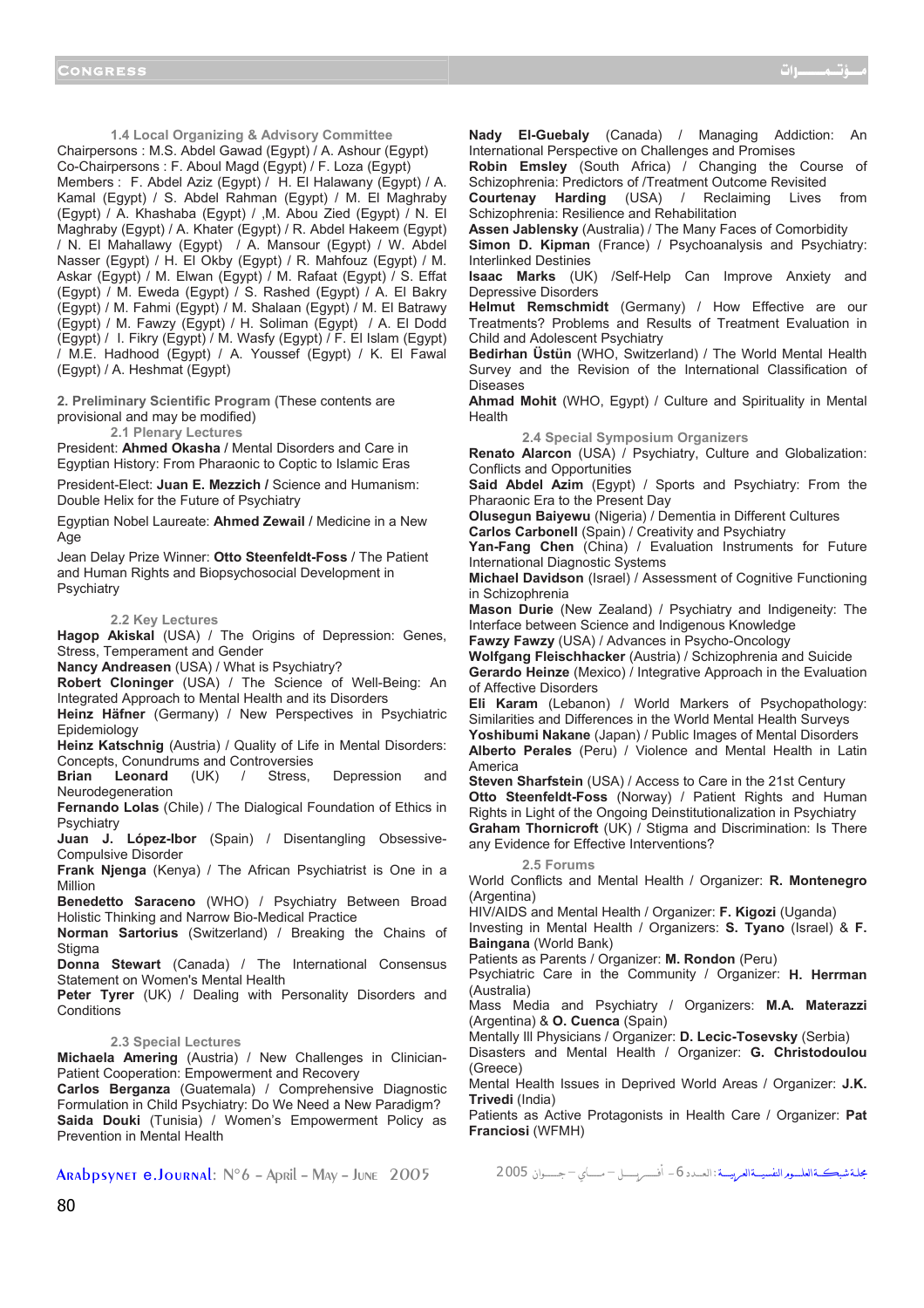**2.6 Debates**

**Should Canabis Use be Decriminalized?** 

In favor: W. van den Brink (Netherlands)

Against: H. Kleber (USA) / Moderator: M. Casas (Spain) **Has Neuroscience Made Discoveries of Practical** 

**Psychiatric Use in Recent Decades?** 

In favor: L. Judd (USA)

Against: H. Katschnig (Austria) / Moderator: C. Katona (UK) **Are Anti-depressants Overprescribed?** 

In favor: I. Wong (UK)

Against: S. Kasper (Austria) / Moderator: C. Haasen (Germany) **Is There Still a Major Role for Mental Hospitals?** 

In favor: S. Sharma (India)

Against: M. Muijen (WHO, Copenhagen) / Moderator: J. Cox  $(UK)$ 

**2.7 Master Clinical Case Conferences** 

 Cases Presented by Young Psychiatrist Fellows and Discussed by Senior Clinicians : **Americas** - Allan Tasman (USA) - Miguel Jorge (Brazil)

**Europe** - Brian Martindale (UK) - Valery Krasnov (Russia) **Africa & Middle East** - Fred Kigozi (Uganda) - Fuad Antun (Lebanon)

**Asia & South Pacific** - Parameshvara Deva (Malaysia) - Graham Mellsop (New Zealand)

**2.8 Film and Video Sessions Therapeutic Consultations with Babies**  (French with English subtitles) / S. Lebovici , M. Botbol People Say I am Crazy / J. Cadigan, N. Sartorius (Anti-Stigma Program) **Being Seen, Being Heard** / A. Cooklin, M. Shooter

**On Mental Health and Prevention** (French) / B. Bennevault, S.- D. Kipman

**Wednesday's Cultural Circle in Belgrade** / M. Jovanovic, B. Stefanovic, D. Lecic-Tosevski

**Alcohol Use History in Turkey** / K. Ogel

**2.9 Submissions Received** Section Symposia 115 Regular Symposia 161 Satellite Symposia 6 Workshops/Courses 86 Lectures 61 Oral Papers 651 Posters 824 Videos 6 New Research 157

**Language of the Congress**: **ENGLISH** will be the language used in every session of the congress.

**Simultaneous Translation**: Interpretation into ARABIC, SPANISH, FRENCH, GERMAN, JAPANESE, RUSSIAN and possibly other languages will be available at some sessions.

**Presentation during the Congress:** English is recommended for all presentations, slides and charts. Presenters wishing to use another language should indicate this in the submission forms. They will be notified at a later date if simultaneous interpretation can be provided.

**Correspondence**: English is recommended for all correspondence.

#### **3. Exhibitions**

 Three types of exhibitions will be held during the XIII World Congress of Psychiatry. Parties interested in setting up an exhibit should contact the Secretariat. Your ideas or suggestions for the exhibitions are also welcome.

**3.1 Poster** 

 The papers selected as Posters will be grouped by topics, and exhibited in the poster area. Once the Poster has been selected, it must be prepared complying with the following guidelines. Maximum board sizes: 120 cm. high by 90 cm. wide. Clearly labelled at the top: title, name of authors and work place.

#### **3.2 Commercial**

 A major exhibition area for pharmaceutical companies and scientific publications will take place during the congress.

**3.3 Art** 

 An exhibition of artwork related to psychiatry/mental health, such as artwork by the mentally ill and other subjects related to mental health worldwide, will take place during the congress.

# **4. Registration**

**4.1 Registration Submission Procedure** 

 In order to ensure that your registration information is processed quickly and correctly, the organizers request that you register using the online registration form. Your credit card and personal information will be protected from unauthorized access by an online security system (SSL).

# Congress website: www.wpa-cairo2005.com

 If for any reason you are unable to use the online registration form, please fill out "Form A" and send it to the secretariat via fax OR mail. Any inquiries about registration or requests for additional forms should be addressed to :

# **XIII World Congress of Psychiatry Secretariat TILESA OPC, S.L**.

c. Londres, 17 - 28028 Madrid (Spain) Phone: (34) 913 612 600 - Fax: (34) 913 559 208 e-mail: registrations@wpa-cairo2005.com

#### **Registration Fees**

| <b>CATEGORY</b>                                                                                                              | After April 30th,<br>2005 | Until April 30th,<br>2005 |  |  |  |
|------------------------------------------------------------------------------------------------------------------------------|---------------------------|---------------------------|--|--|--|
| Delegates from category A*<br>countries                                                                                      | <b>US \$580</b>           | <b>US \$530</b>           |  |  |  |
| Delegates from category B*<br>countries                                                                                      | <b>US \$480</b>           | <b>US \$430</b>           |  |  |  |
| Delegates from category C*<br>countries                                                                                      | <b>US \$370</b>           | <b>US \$ 320</b>          |  |  |  |
| Delegates from category D*<br>countries, Trainees**,<br>Students**, Nurses**,<br>Psychologists**, Mental<br>Health Workers** | <b>US \$ 270</b>          | <b>US \$ 220</b>          |  |  |  |
| Accompanying Persons ***                                                                                                     | <b>US \$ 175</b>          | <b>US \$ 140</b>          |  |  |  |

**Important**

\* For your registration, please, use the appropriate fee for the geographical area of the country in which you reside (see list of countries in www.wpa-cairo2005.com).

Students must attach a copy of their student ID, and trainees a signed certificate from their department head or supervisor. Other professionals work certificate.

\*\*\* Registration fees for all accompanying persons do not include attendance to any of the Congress Scientific Sessions.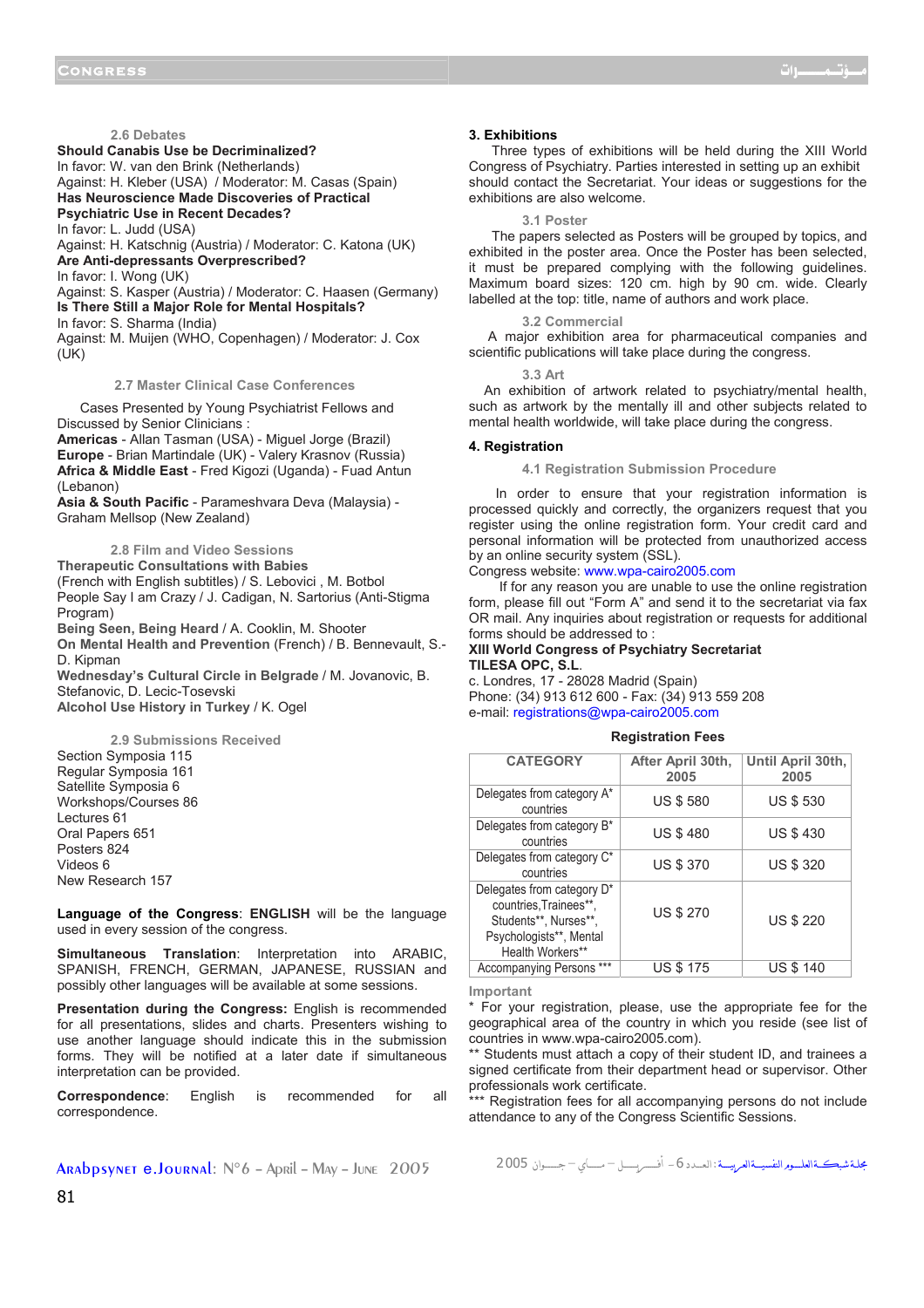**Please note**: All payments must be made in US Dollars. Each fee is applied for certain countries classified by World Bank Economic Categories (see list of countries in www.wpacairo2005.com) as follows:

Category A: High-income countries

Category B: Upper-middle income countries Category C: Lower-middle income countries Category D: Low-income countries

The deadline for early registration will be April 30th, 2005.

**Regular fees include:**

- Attending all scientific sessions.
- Participation in Cultural events: Opening Ceremony, Welcome Reception, Closing Ceremony.
- Admission to the exhibition area.
- Congress bag, documents, book of abstracts, final program and other congress materials.
- Coffee-breaks and picnic lunches.
- Daily transportation from the hotel to the venue including the Opening Ceremony, Welcoming
- Reception and Closing Ceremony.
- Individual insurance policy (congress days). Specific conditions contact secretariat.

**Accompanying person's fee includes:** Participation in Cultural events: Opening Ceremony, Welcoming Reception, Closing Ceremony.

**Method of Payment**: Payment of registration fees may be made by one of the following methods:

**CREDIT CARD:** You may use *American Express, Visa, Diners Club,* or *MasterCard.* Be certain to fill in the payment information on the registration form if you use this method.

**BANK TRANSFER:** Participants are responsible for all bank transfer charges. You are requested to send a copy of the bank remittance receipt with the registration form, so that your payment is applied correctly.

*Bank Name:* BARCLAYS

*Account Name:* XIII WCP Cairo

*Account Number:* 0065 0156 52 0001033771

*Bank Address:* Agency 42 - Avda. de Bonn, 19 - Madrid (Spain) *Swift Code:* BARCESMM

*IBAN Code:* ES03 0065 0156 52 0001033771

**BANK DRAFT:** Please make the draft payable to "XIII WCP Cairo" and send it with Form A. Be sure to print your name on the bank draft. (Personal checks will not be accepted.)

**Confirmation of Payment:** Upon receipt of Form A and your payment, the secretariat will send a confirmation slip on which a registration number is written. Please present the slip at the onsite registration desk to receive the congress materials and your name badge. No confirmation will be sent if your registration is received after September 1ST, 2005.

**Cancellation:** A notice of cancellation should be sent in writing to the Congress Secretariat, TILESA OPC, S.L. Individuals cancelling before or on April 1ST, 2005 will be refunded as follows:

- Cancellations received by May 1ST, 2005: **80%** (minus bank transfer charge)
- Cancellations received on or after May 1ST, 2005: **No refund**

**On-site Registration:** After September 1ST, 2005, the only possibility to register will be on site. Participants who wish to register on site are advised toarrive early.

#### **5. Accommodation**

 EMECO travel is the Official Congress Travel Agent, for any further information about accommodation, please contact directly: **EMECO Travel - Accommodation, Tourist Services** 

e-mail: accommodation@wpa-cairo2005.com 2 Talaat Harb St. - Cairo 11111 - Egypt Tel.: +202 574 56 65 Fax: +202 578 68 11

#### **5.1 Hotels & Rates**

 Cairo is rich with hotels of different categories and different international and local chains, in order to satisfy all needs and to match the budget of most of Cairo visitors. In terms of preparation for the XIII WCP, Emeco Travel has reserved a large number of rooms in most hotels in Cairo with different categories (Please consult the reservation form for more details about Categories, location and pricing). Hotel Rates: Are on bed basis only and are exclusive of 25% service charge and taxes.

|                   | $5*$            | ∆*                                | J*             |                |
|-------------------|-----------------|-----------------------------------|----------------|----------------|
|                   |                 | Single or Double Single or Double | Single         | Double         |
| AREA              | Late Bird       | Late Bird                         | Late Bird      | Late Bird      |
| <b>Heliopolis</b> | <b>US \$180</b> | <b>US \$ 140</b>                  | <b>US \$60</b> | <b>US \$70</b> |
| Downtown          | <b>US \$180</b> | <b>US \$ 140</b>                  | <b>US \$60</b> | <b>US \$70</b> |
| Pyramids          | <b>US \$160</b> | <b>US \$ 140</b>                  | <b>US \$60</b> | <b>US \$70</b> |

 As for all conferences, hotel bookings are ruled by some policies, which come at the end to the benefit of the delegates. Reading the following policies carefully, will help to instate your booking appropriately.

## **5.2 Cancellation & Refund Policy**

**Deposit and No Show**: In order to confirm your hotel booking, a one-night deposit of the requested hotel is required 10 days after receiving our preliminary confirmation; otherwise, your reservation will be released. Reinstating your booking will be subject to availability. This deposit will be forwarded to the hotel. Delegates must settle the balance of their account with the related hotel upon check out. In case of no show, a one-night deposit will be charged.

**Change of Booking:** Any change or cancellation of reservation(s) must be notified to Emeco Travel and not directly to the hotel.

**Late Arrivals**: If your exact arrival time is not yet determined when making your hotel booking, please, ensure sending its details upon finalizing your airline reservation. This will allow us updating the hotel with your arrival details thus securing your room if late arrival. Otherwise, your reservation risks to be released and no show charges might apply.

**Arrival Time**: Many international flights arrive to Cairo in the early morning. Hotel check-in time is usually at 13:00 hours. By receiving your arrival time we shall do our best to secure your room at the hotel. However, you might not be able to check in prior to the above stated time. To guarantee a room being available for an early arrival you will need to book and pay for your room for the previous night. If this is required please indicate it on your reservation form.

**Accommodation Refunds:** Deposit(s) is/are non-refundable one month prior your arrival date and will not be refunded in case of no show on the specific arrival date you have booked.

**General Notes**: To benefit from the Early Bird Rates, related one night deposit should be received before April 1ST, 2005.

For information about Suite rates, please contact

wpaaccommodation@emeco.com

Dead line to accept and confirm hotel reservation requests is September 1ST, 2005.